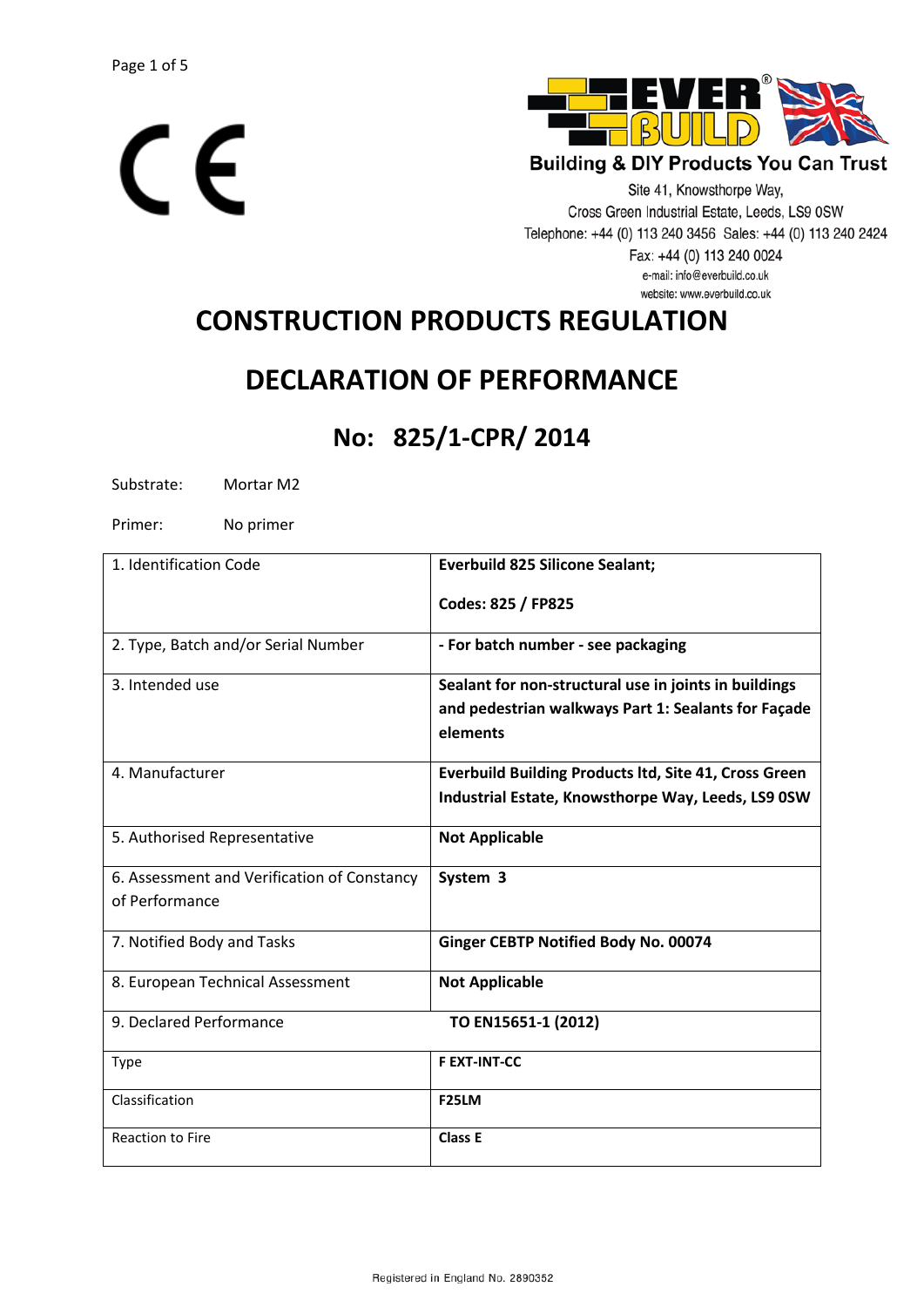

Site 41, Knowsthorpe Way,

Cross Green Industrial Estate, Leeds, LS9 0SW

Telephone: +44 (0) 113 240 3456 Sales: +44 (0) 113 240 2424

Fax: +44 (0) 113 240 0024

e-mail: info@everbuild.co.uk

website: www.everbuild.co.uk

| Loss of Volume ISO10563                                                                           | ≤10%           |
|---------------------------------------------------------------------------------------------------|----------------|
| Resistance to flow ISO7390                                                                        | $\leq$ 3 mm    |
| Adhesion/cohesion properties at maintained<br>extension after water immersion (23°C) ISO<br>10590 | <b>NF</b>      |
| Adhesion/cohesion properties (-30°C)                                                              | $\leq$ 0.9 MPa |
| Durability ISO 8340, ISO 9047 and ISO 10590                                                       | Pass           |

Substrate: Glass

Primer: No primer

| 1. Identification Code                      | <b>Everbuild 825 Silicone Sealant;</b>                       |
|---------------------------------------------|--------------------------------------------------------------|
|                                             | Codes:                                                       |
| 2. Type, Batch and/or Serial Number         | - For batch number - see packaging                           |
| 3. Intended use                             | Sealant for non-structural use in joints in buildings        |
|                                             | and pedestrian walkways Part 2: Sealants for                 |
|                                             | <b>Glazing elements</b>                                      |
| 4. Manufacturer                             | <b>Everbuild Building Products ltd, Site 41, Cross Green</b> |
|                                             | Industrial Estate, Knowsthorpe Way, Leeds, LS9 0SW           |
| 5. Authorised Representative                | <b>Not Applicable</b>                                        |
| 6. Assessment and Verification of Constancy | System 3                                                     |
| of Performance                              |                                                              |
| 7. Notified Body and Tasks                  | Ginger CEBTP Notified Body No. 00074                         |
| 8. European Technical Assessment            | <b>Not Applicable</b>                                        |
| 9. Declared Performance                     | TO EN15651-2 (2012)                                          |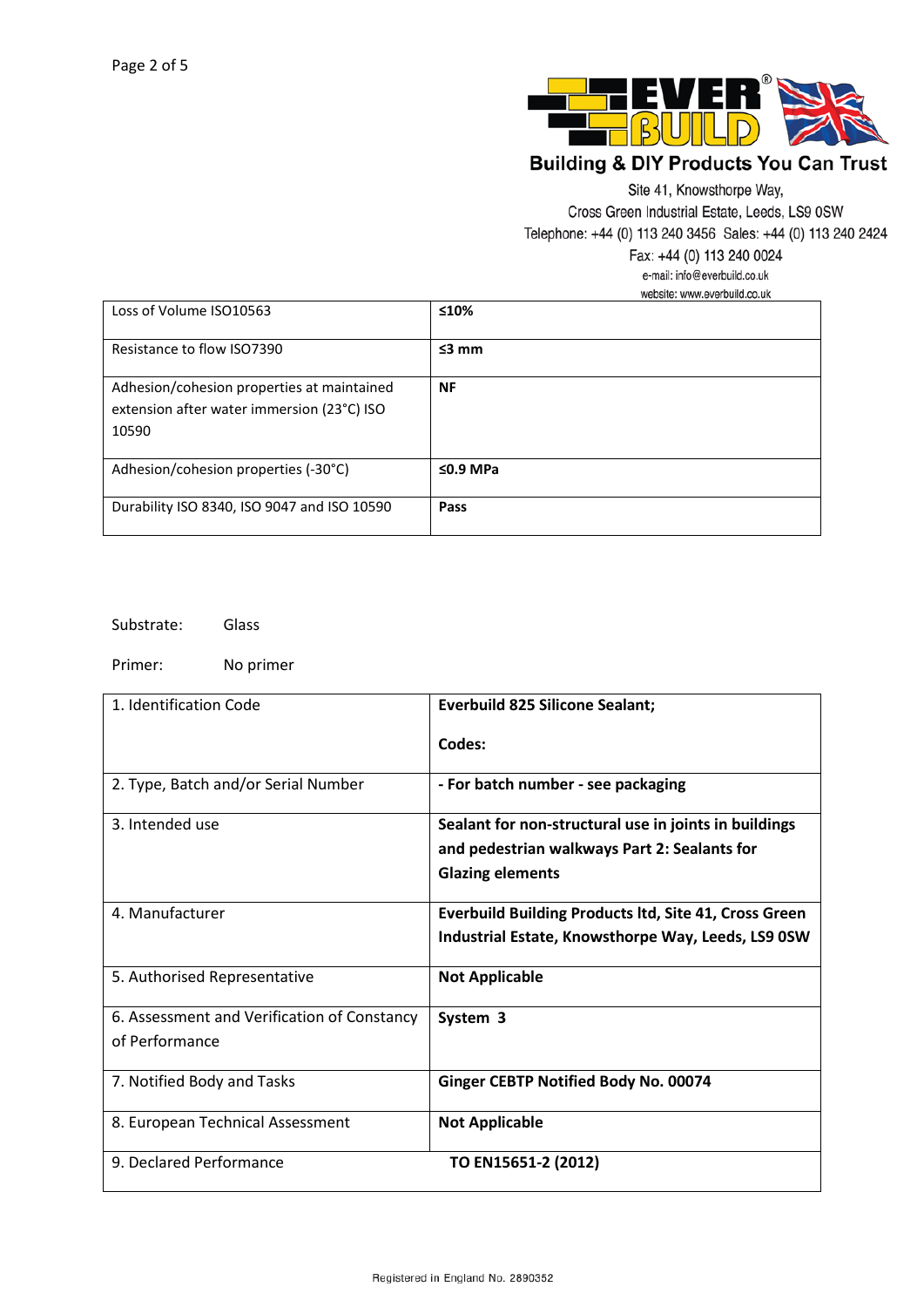

Site 41, Knowsthorpe Way,

Cross Green Industrial Estate, Leeds, LS9 0SW

Telephone: +44 (0) 113 240 3456 Sales: +44 (0) 113 240 2424

Fax: +44 (0) 113 240 0024

e-mail: info@everbuild.co.uk

website: www.everbuild.co.uk

| Type                                           | G-CC           |
|------------------------------------------------|----------------|
| Classification                                 | G25LM          |
| <b>Reaction to Fire</b>                        | <b>Class E</b> |
| Loss of Volume ISO10563                        | ≤10%           |
| Resistance to flow ISO7390                     | $≤3$ mm        |
| Adhesion/cohesion properties at maintained     | <b>NF</b>      |
| extension after water immersion (23°C) ISO     |                |
| 10590                                          |                |
| Adhesion/cohesion properties after exposure to | <b>NF</b>      |
| heat, water and artificial light ISO 11431     |                |
| Elastic recovery ISO 7389                      | ≥60%           |
| Adhesion/cohesion properties (-30°C) ISO 8339  | $\leq$ 0.9 MPa |
| modified                                       |                |
| Adhesion/cohesion properties at maintained     | <b>NF</b>      |
| extension (-30°C) ISO 8340                     |                |
| Durability ISO 8340, ISO 9047 and ISO 10590    | Pass           |

#### Substrate: Anodised aluminium

Primer: Silicone Primer NP2

| 1. Identification Code              | <b>Everbuild 825 Silicone Sealant;</b>                                                                                            |
|-------------------------------------|-----------------------------------------------------------------------------------------------------------------------------------|
|                                     | Codes:                                                                                                                            |
| 2. Type, Batch and/or Serial Number | - For batch number - see packaging                                                                                                |
| 3. Intended use                     | Sealant for non-structural use in joints in buildings<br>and pedestrian walkways Part 3: Sealants for<br><b>Sanitary elements</b> |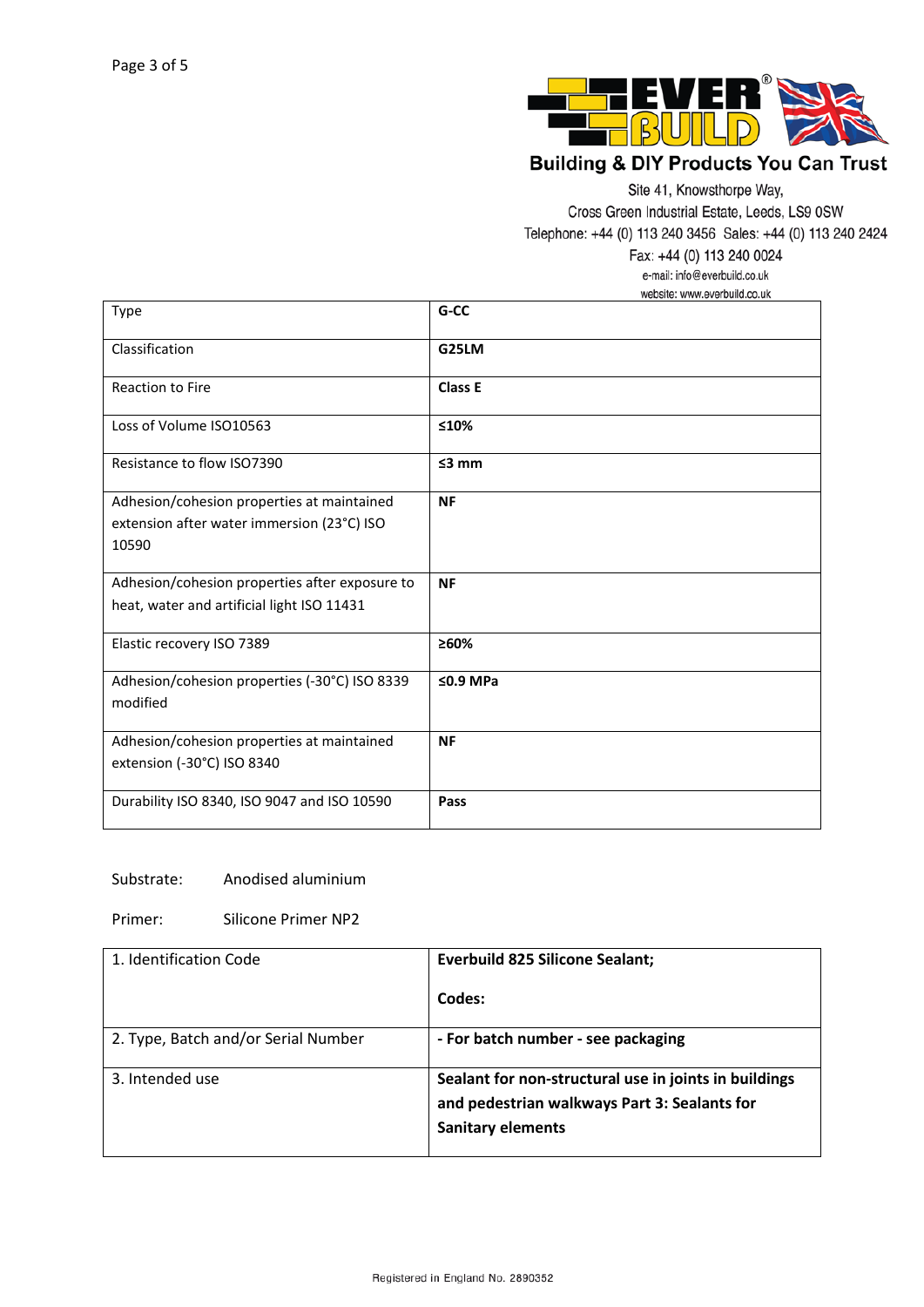

Site 41, Knowsthorpe Way,

Cross Green Industrial Estate, Leeds, LS9 0SW

Telephone: +44 (0) 113 240 3456 Sales: +44 (0) 113 240 2424

Fax: +44 (0) 113 240 0024 e-mail: info@everbuild.co.uk website: www.everbuild.co.uk

| 4. Manufacturer                                                                                   | <b>Everbuild Building Products ltd, Site 41, Cross Green</b><br>Industrial Estate, Knowsthorpe Way, Leeds, LS9 0SW |
|---------------------------------------------------------------------------------------------------|--------------------------------------------------------------------------------------------------------------------|
| 5. Authorised Representative                                                                      | <b>Not Applicable</b>                                                                                              |
| 6. Assessment and Verification of Constancy<br>of Performance                                     | System 3                                                                                                           |
| 7. Notified Body and Tasks                                                                        | Ginger CEBTP Notified Body No. 00074                                                                               |
| 8. European Technical Assessment                                                                  | <b>Not Applicable</b>                                                                                              |
| 9. Declared Performance                                                                           | TO EN15651-3 (2012)                                                                                                |
| Type                                                                                              | S                                                                                                                  |
| Classification                                                                                    | XS <sub>2</sub>                                                                                                    |
| <b>Reaction to Fire</b>                                                                           | <b>Class E</b>                                                                                                     |
| Loss of Volume ISO10563                                                                           | ≤20%                                                                                                               |
| Resistance to flow ISO7390                                                                        | $\leq$ 3 mm                                                                                                        |
| Adhesion/cohesion properties at maintained<br>extension after water immersion (23°C) ISO<br>10590 | <b>NF</b>                                                                                                          |
| Action of the microorganisms : Intensity of<br>growth ISO 846, method B                           | $\overline{2}$                                                                                                     |
| Durability ISO 846, method B, ISO 8340, ISO<br>9047 and ISO 10590                                 | Pass                                                                                                               |

The performance of the product identified in points 1 and 2 is in conformity with the declared performance in point 9 . The declaration of performance is issued under the sole responsibility of the manufacturer identified in point 4.